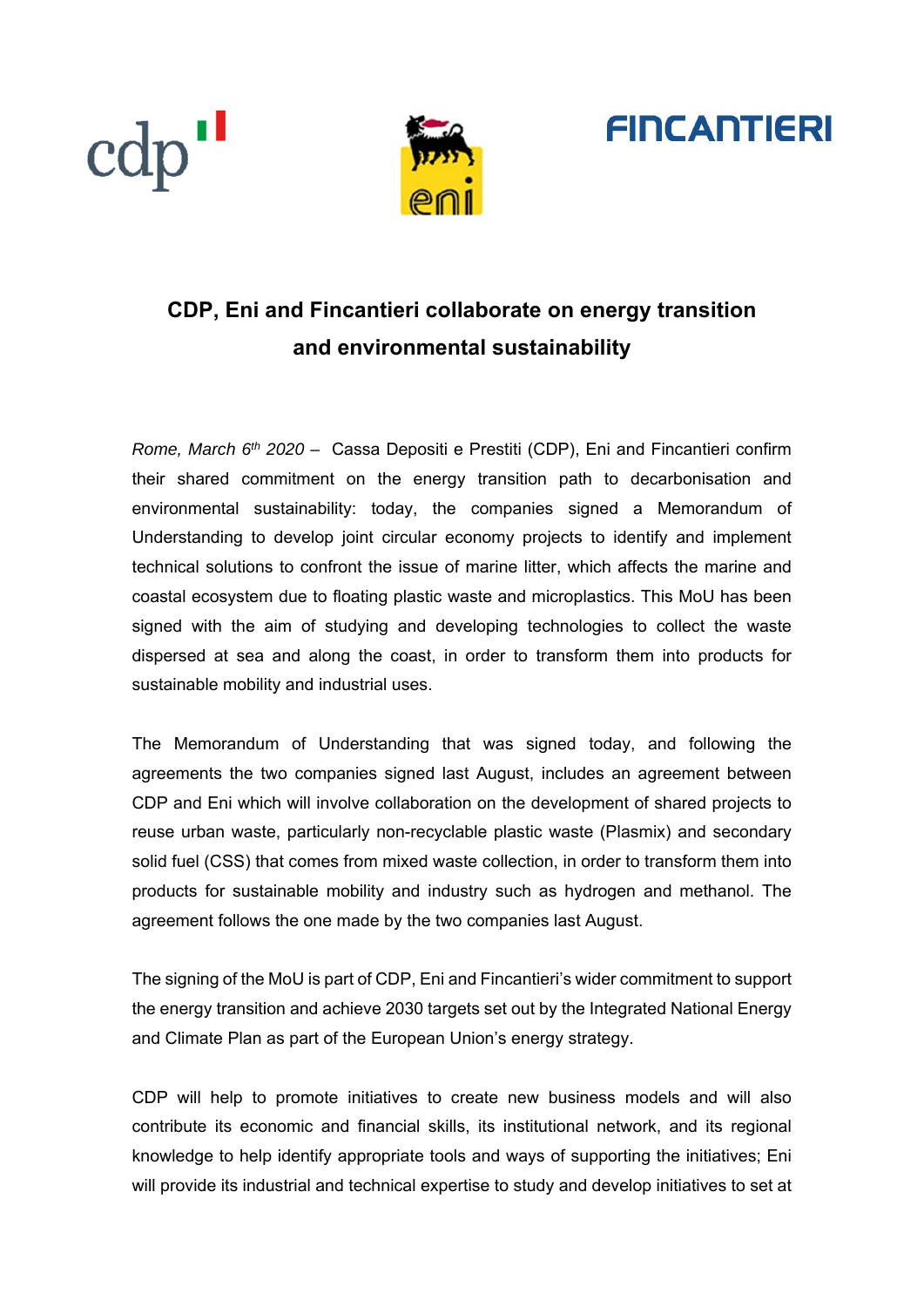an industrial level its *Waste to Chemical* technology and to transform Plasmix and CSS. In terms of the agreement on marine litter, Fincantieri will provide its knowledge regarding the choice of naval means and their configuration, and study the logistic implications to facilitate the waste collection, selection and treatments at sea – especially regarding plastic-derived waste – as well as treatable and untreatable waste product disposal.

Moreover, CDP, Eni and Fincantieri are also aligned to combine technical solutions research with the need to carry on information and awareness raising activities, to help spread a culture of environmental sustainability. The MoU might be subject to future binding agreements that the parties will define in compliance with the applicable regulatory and regulatory profiles, including those relating to transactions between related parties.

"These important initiatives will allow us to continue the commitment that we made in our t2019-2021 industrial plan to achieve a growth model that is increasingly oriented towards sustainability. We believe that - from a system viewpoint – the shared commitment of CDP, Eni and Fincantieri is strategic to enable the development of innovative projects that will be strictly connected to the energy transition and the circular economy, and will have a positive socio-economic and environmental impact on the country ", said CDP's CEO, Fabrizio Palermo.

"We strongly believe in this common path with CDP and the partnership with Fincantieri, which will allow us to combine our experience, capabilities and resources, and offer an important contribution to Italy's path towards decarbonisation and circular economy. As defined in our new Strategic Plan, Eni has fully based its industrial and economic strategy on decarbonisation goals, reconciling them with constant value creation. We have set long-term goals to reduce emissions at all levels of our activities, using a perimeter and creating evaluation criteria that are unequalled in our industry in terms of detail and size. This long transformation process, is now entering a crucial and irreversible phase, and our efforts would be an end in tehmselves if they were not linked to important system operations such as this initiative, which brings together key industrial and economic players" said Eni's CEO, Claudio Descalzi.

The CEO of Fincantieri, Giuseppe Bono, stated: "Such initiatives demonstrate that working virtuously is by no means a stereotype. We are fully aware that today to create value we must combine growth and financial solidity with social and environmental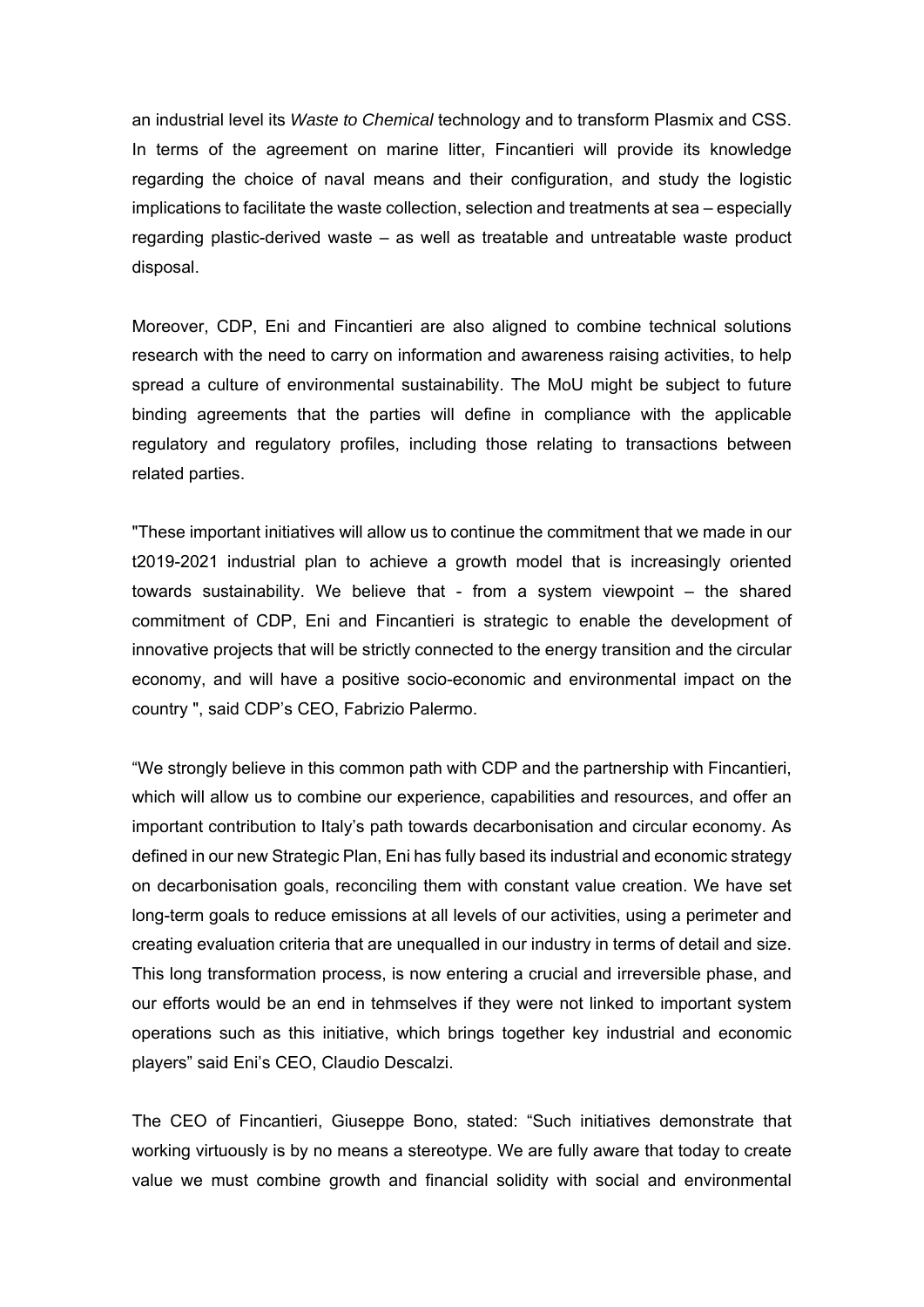sustainability. The commitment that we put in place with internationally renowned stakeholders such as Cdp and Eni, with which we are carrying out important medium and long-term projects, contributes to promote a culture of corporate responsibility. We note with satisfaction that we have been the largest shipbuilder to join the United Nations Global Compact. I also recall that for the type of ships we build - considered as real floating cities - in compliance with the most strict regulations we take care of waste treatment using technologies which could have potential applications also in other areas in the future".

#### **Media Relations CDP**

+39 06 4221 4000 ufficio.stampa@cdp.it

\* \* \*

## **Eni Company Contacts:**

**Press Office: Tel. +39 02 52031875 – +39 06 59822030 Freephone for shareholders (from Italy): 800 940924 Freephone for shareholders (from abroad): +800 11223456 Switchboard: +39 06 59821** 

**Ufficio.stampa@eni.com segreteriasocietaria.azionisti@eni.com investor.relations@eni.com** 

**Website: www.eni.com** 

Follow @eni

\* \* \*

#### **FINCANTIERI S.p.A. – Media Relations**

Antonio Autorino Laura Calzolari Cristiano Musella Micaela Longo

Tel. +39 040 3192473 Tel. +39 040 3192527 Tel. +39 040 3192225 Tel. +39 040 3192247 Mobile +39 335 7859027 Mobile +39 334 6587922 Mobile +39 366 9254543 Mobile +39 366 6856280 antonio.autorino@fincantieri.it laura.calzolari@fincantieri.it cristiano.musella@fincantieri.it micaela.longo@fincantieri.it

Mobile +39 344 2737019

Emanuele Macaluso Tel. +39 040 3192667

emanuele.macaluso@fincantieri.it